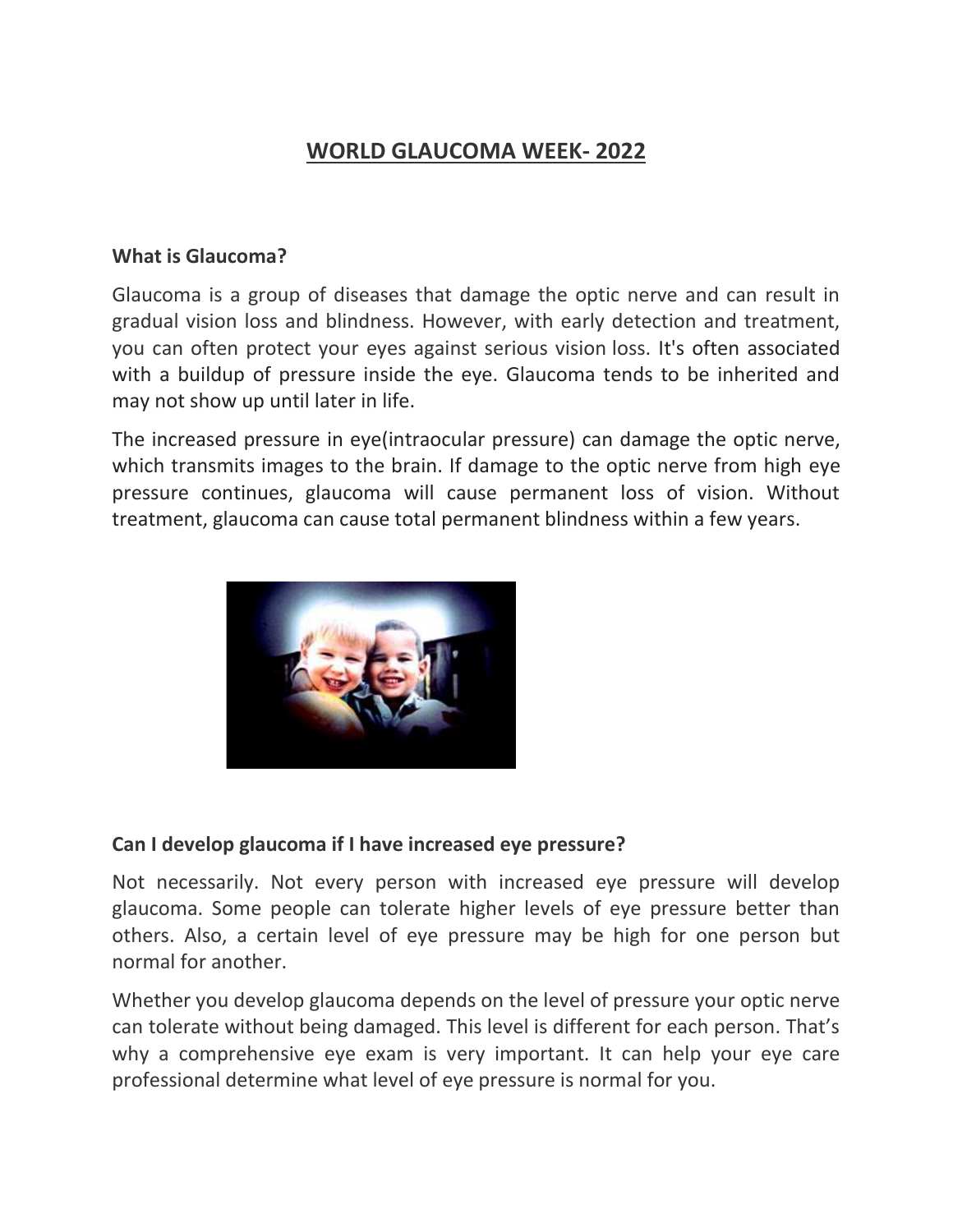## **Who Gets Glaucoma**?

Glaucoma most often occurs in adults over age 40, but it can also occur in young adults, children, and even infants. In African-Americans, glaucoma occurs more frequently and at an earlier age and with greater loss of vision. Diabetics and smokers are predisposed to develop glaucoma.

You are at an increased risk of glaucoma if you:

- Are of African-American, Irish, Russian, Japanese, Hispanic, Inuit, or Scandinavian descent
- Are over age 40
- Have a family history of glaucoma
- Have diabetes
- Take certain steroid medications
- Have had trauma to the eye

# **What Are the Symptoms of Glaucoma?**

For most people, there are usually few or no symptoms of glaucoma. The first sign of glaucoma is often the loss of peripheral or side vision, which can go unnoticed until late in the disease. This is why glaucoma is often called the "sneak thief of vision."

Detecting glaucoma early is one reason you should have a complete exam with an eye specialist every one to two years. Occasionally, intraocular pressure can rise to severe levels. In these cases, sudden eye pain, headache, blurred vision, or the appearance of halos around lights may occur.

If you have any of the following symptoms, seek immediate medical care:

- Seeing halos around lights
- Vision loss
- Redness in the eye
- Eye that looks hazy (particularly in infants)
- Nausea or vomiting
- Pain in the eye/head
- Narrowing of vision (tunnel vision)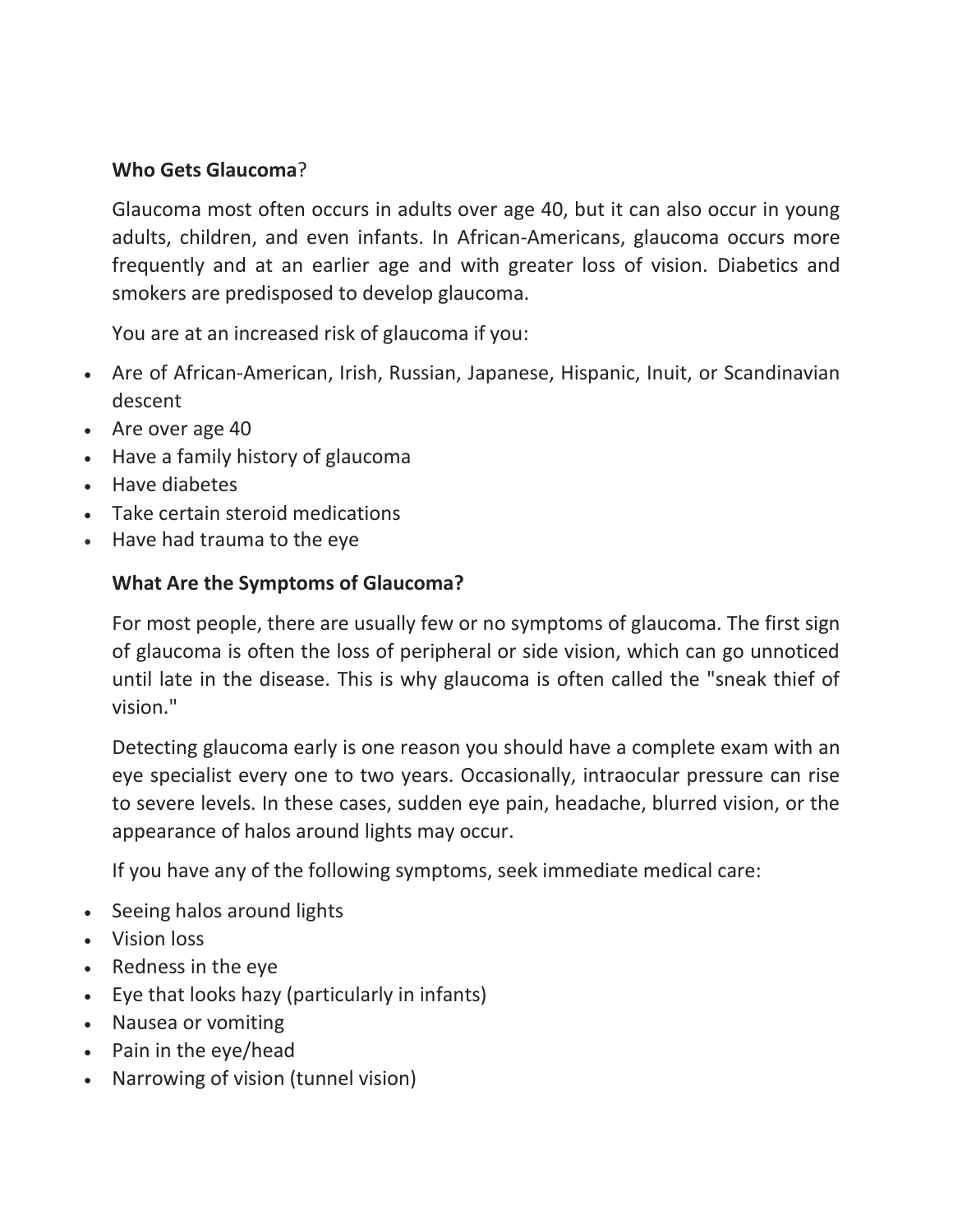#### **How is glaucoma detected**?

Glaucoma is detected through a comprehensive eye exam that includes the following:

**Visual acuity test**. This eye chart test measures how well you see at various distances.

**Visual field test**. This test measures your peripheral (side vision). It helps your eye care professional tell if you have lost peripheral vision, a sign of glaucoma.

**Dilated eye exam**. In this exam, drops are placed in your eyes to widen, or dilate, the pupils. Your eye care professional uses a special magnifying lens to examine your retina and optic nerve for signs of damage and other eye problems. After the exam, your close-up vision may remain blurred for several hours.

**Tonometry** is the measurement of pressure inside the eye by using an instrument called a tonometer. Numbing drops may be applied to your eye for this test. A tonometer measures pressure inside the eye to detect glaucoma.

**Pachymetry** is the measurement of the thickness of your cornea. Your eye care professional applies a numbing drop to your eye and uses an ultrasonic wave instrument to measure the thickness of your cornea.

**OCT** is used to detect Glaucoma in early stage even earlier than visual field test by detecting changes in Retinal nerve fibre layer and ganglion cell loss.

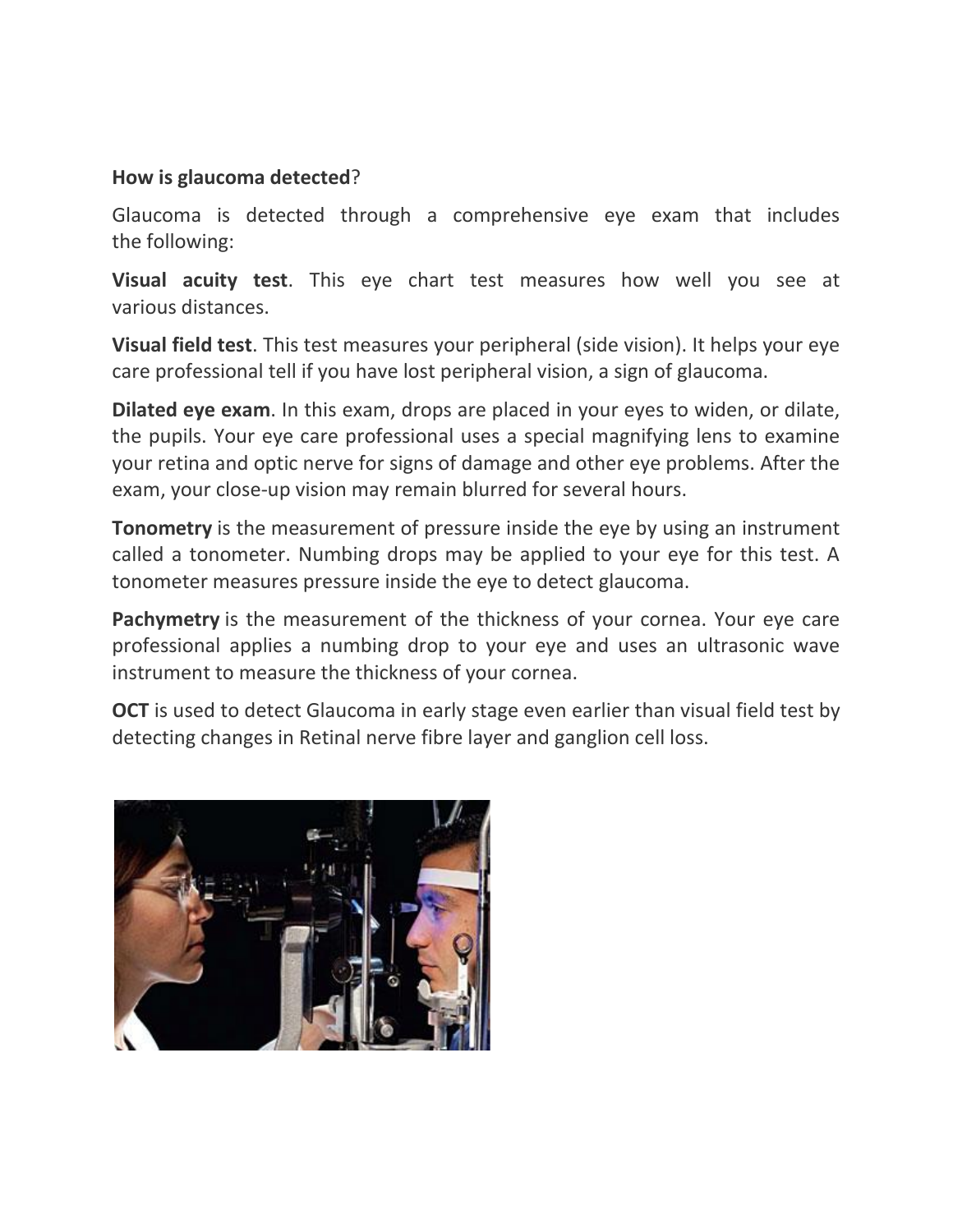## **Can glaucoma be cured?**

No. There is no cure for glaucoma but it can be controlled and its progression can be slowed down. Vision lost from the disease cannot be restored.

#### **How Is Glaucoma Treated**?

Glaucoma treatment may include eye drops, laser surgery, or microsurgery.

- **Eye drops for glaucoma.** These either reduce the formation of fluid in the eye or increase its outflow. Side effects of glaucoma drops may include allergy, redness of the eyes, brief stinging, blurred vision, and irritated eyes. Some glaucoma drugs may affect the heart and lungs. Be sure to tell your doctor about any other medications you are currently taking or are allergic to.
- **Laser surgery for glaucoma.** Laser surgery for glaucoma slightly increases the outflow of the fluid from the eye in open-angle glaucoma or eliminates fluid blockage in angle-closure glaucoma. Types of laser surgery for glaucoma include trabeculoplasty, in which a laser is used to pull open the trabecular meshwork drainage area; iridotomy, in which a tiny hole is made in the iris, allowing the fluid to flow more freely; and cyclocryotherapy which treats areas of the middle layer of the eye, reducing the production of fluid.
- **Microsurgery for glaucoma.** In an operation called a trabeculectomy, a new channel is created to drain the fluid, thereby reducing intraocular pressure that causes glaucoma. Sometimes this form of glaucoma surgery fails and must be redone. For some patients, a glaucoma implant is the best option. Other complications of microsurgery for glaucoma include some temporary or permanent loss of vision, as well as bleeding or infection.

Infant or congenital glaucoma -- meaning you are born with it -- is primarily treated with surgery, because the cause of the problem is a very distorted drainage system.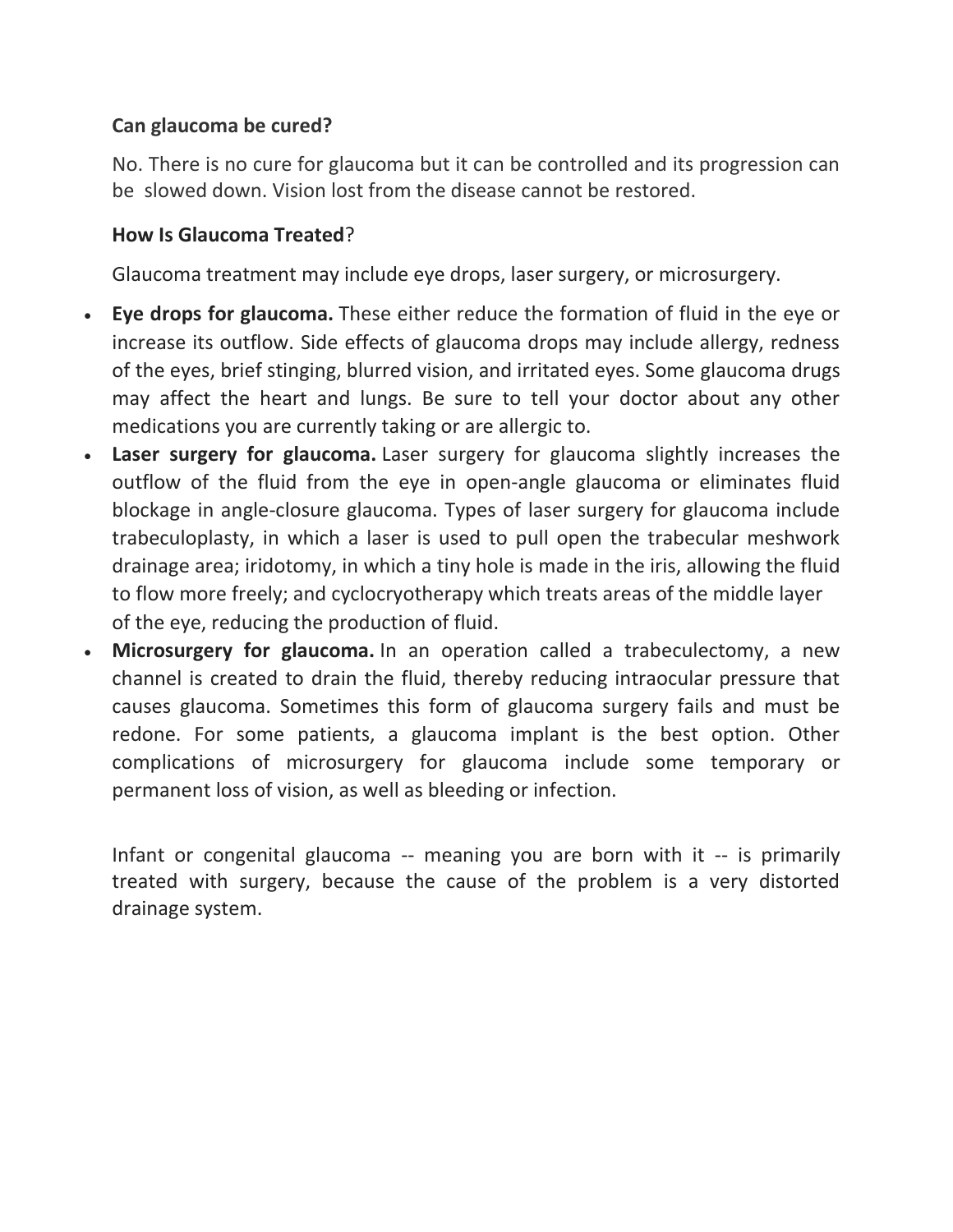

#### **What research is being done?**

Through studies in the laboratory and with patients, NEI is seeking better ways to detect, treat, and prevent vision loss in people with glaucoma. For example, researchers have discovered genes that could help explain how glaucoma damages the eye.

NEI also is supporting studies to learn more about who is likely to get glaucoma, when to treat people who have increased eye pressure, and which treatment to use first.



# **How should I use my glaucoma eyedrops?**

If eyedrops have been prescribed for treating your glaucoma, you need to use them properly, as instructed by your eye care professional. Proper use of your glaucoma medication can improve the medicine's effectiveness and reduce your risk of side effects.

To properly apply your eyedrops, follow these steps: